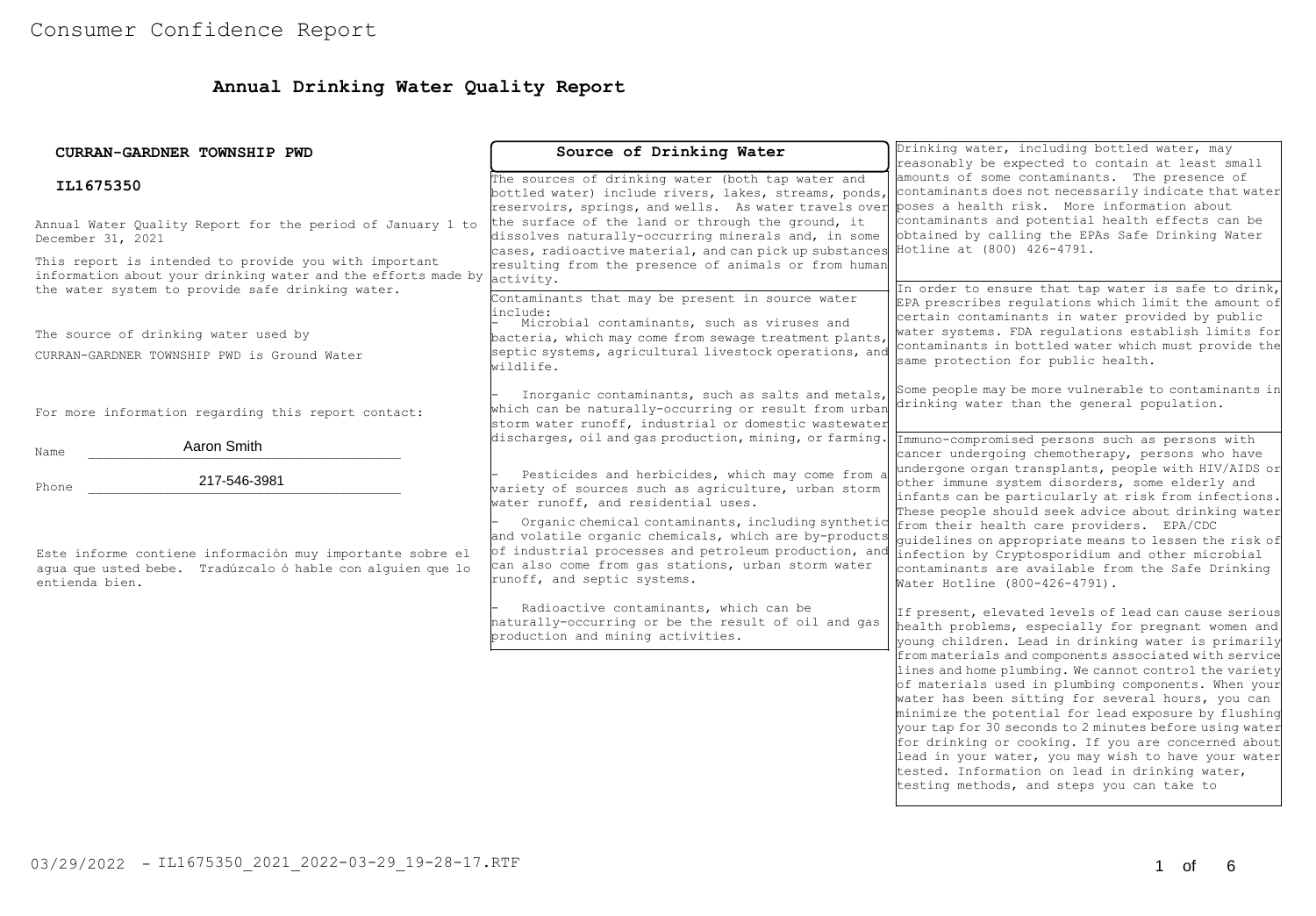minimize exposure is available from the Safe Drinking Water Hotline or at http://www.epa.gov/safewater/lead.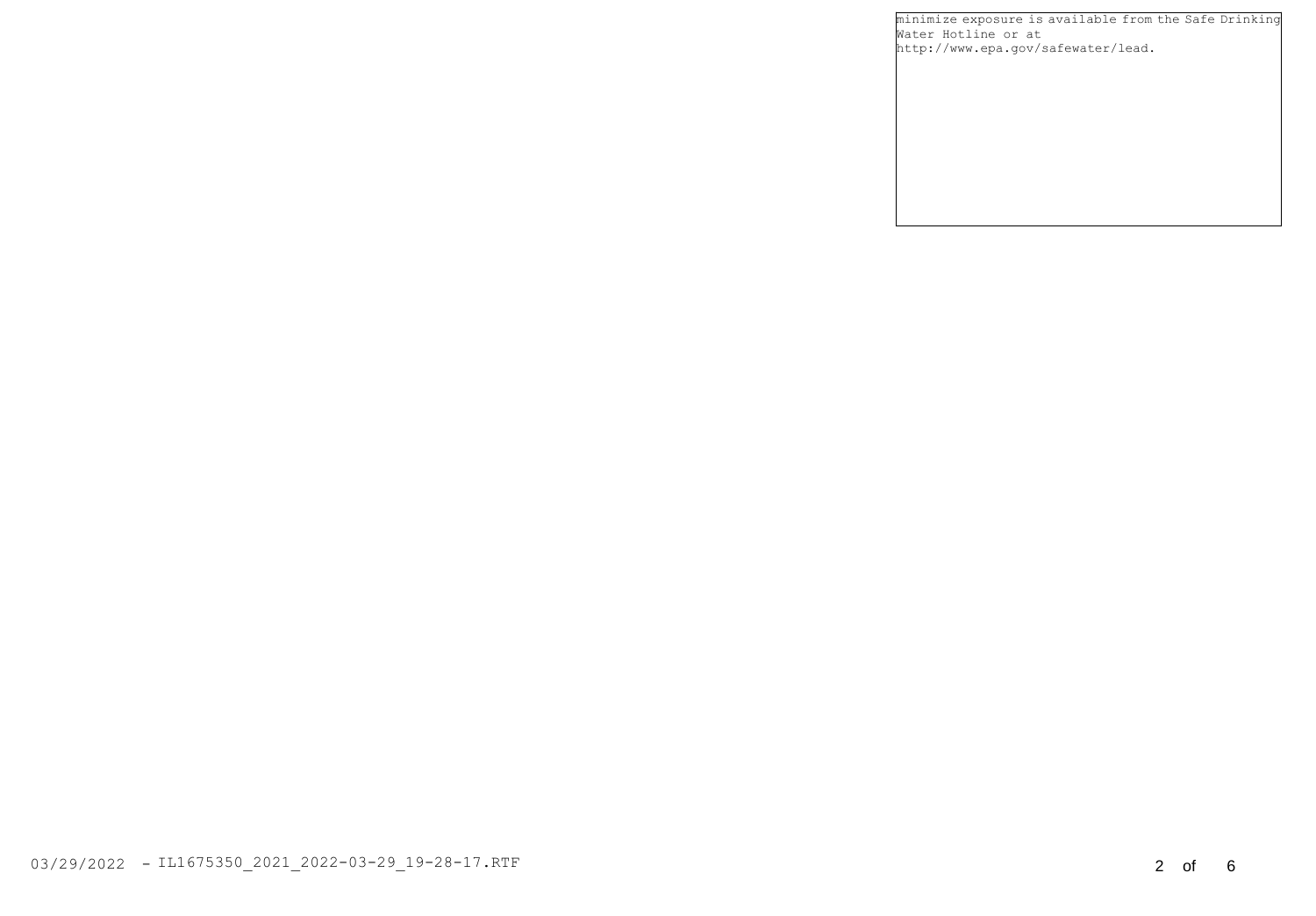### **Source Water Information**

| Source Water Name |                          | Type of Water | Report Status Location |                                                                     |  |
|-------------------|--------------------------|---------------|------------------------|---------------------------------------------------------------------|--|
| WELL 1 (50002)    |                          | GW            |                        |                                                                     |  |
| WELL 2 (50003)    | 1030' NE WELL 1 OR 3200' | GM            |                        |                                                                     |  |
| WELL 4 (00330)    |                          | GW            |                        |                                                                     |  |
| WELL 5 (01429)    |                          | GW            |                        | IS 600 FT SW OF WELL 1                                              |  |
| WELL 6 (01846)    |                          | GW            |                        | DISTRICT WELL FIELD, NORTH OF SANGAMON RIVER. T16N,<br>SEC. 12, R6W |  |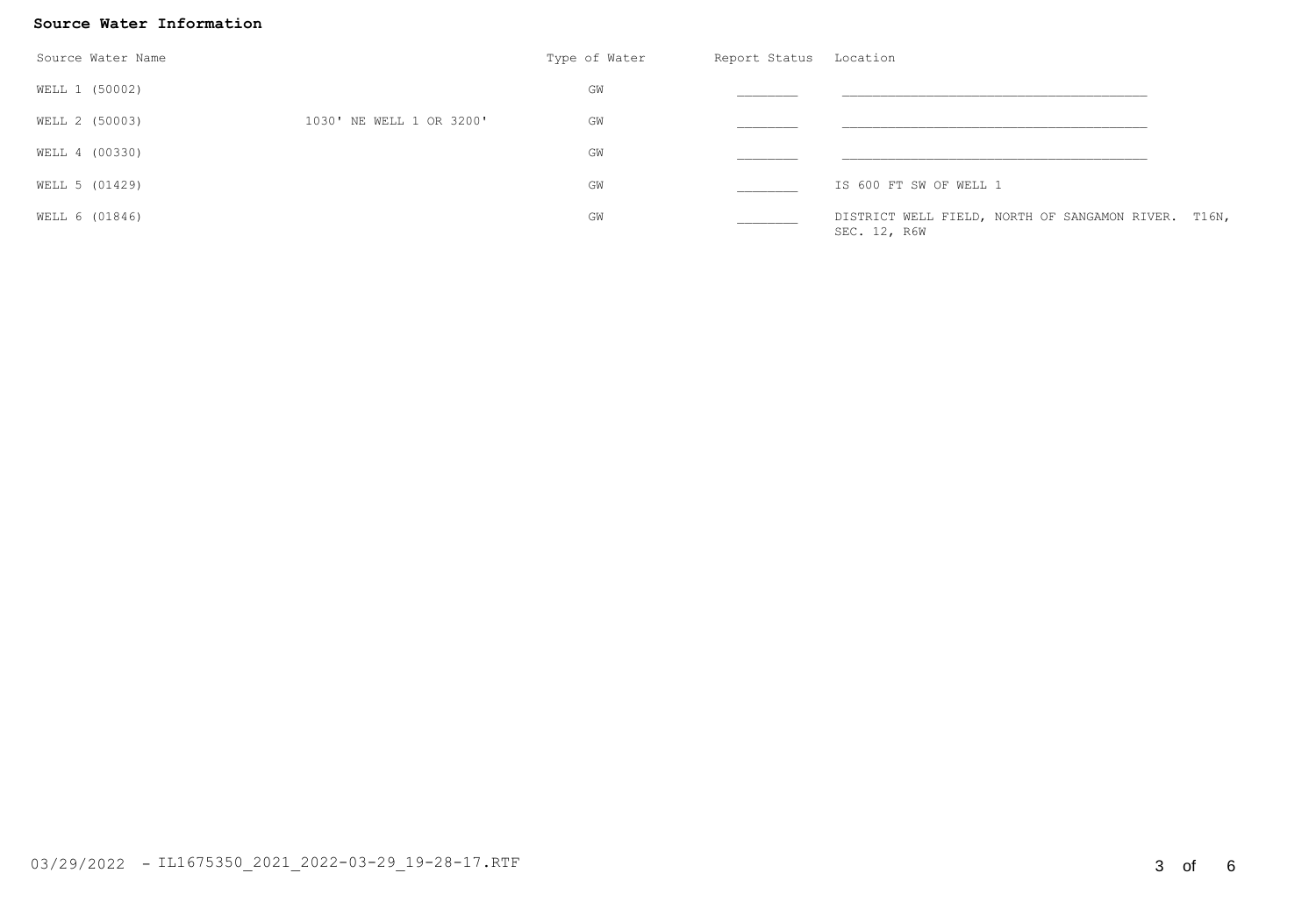#### **Source Water Assessment**

We want our valued customers to be informed about their water quality. If you would like to learn more, please feel welcome to attend any of our reqularly scheduled meetings. The source water assessment for our supply has been completed by the Illinois EPA. If you would like a copy of this information, please stop by City Hall or call our water operator at  $\qquad \qquad$  To view a summary version of the completed Source Water Assessments, including: Importance of Source Water; Susceptibility to Contamination Determination; and documentation/recommendation of Source Water Protection Efforts, you may access the Illinois EPA website at http://www.epa.state.il.us/cgi-bin/wp/swap-fact-sheets.pl.

Source of Water: CURRAN-GARDNER TOWNSHIP PWDTo determine Curran-Gardner's susceptibility to groundwater contamination, a Well Site Survey, published in 1989, was reviewed. During the survey of the Curran-Gardner source water protection area, Illinois EPA staff recorded no potential sources, routes, or possible problem sites within the 400 foot minimum setback zone of the wells. No potential sources or problem sites are located within the potential 1,000 foot maximum setback zone of the wells. The Illinois EPA has determined that the Curran-Gardner wells are susceptible to VOC and SOC contamination. This determination is based on a number of criteria including: monitoring conducted at the wells, monitoring conducted at the entry point to the distribution system, and the available hydrogeologic data on the wells.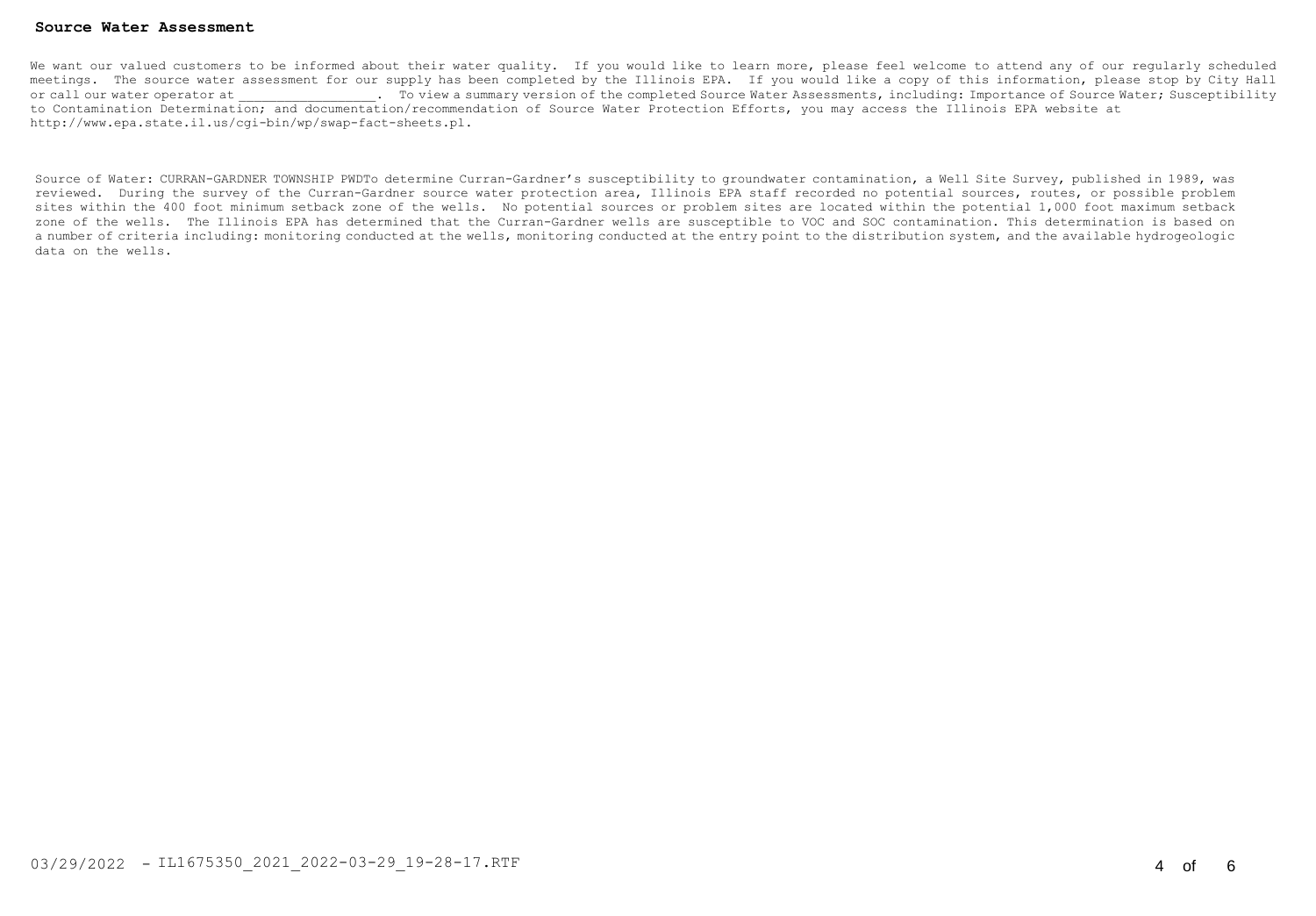## **2021 Regulated Contaminants Detected**

## **Water Quality Test Results**

| Definitions:                      | The following tables contain scientific terms and measures, some of which may require explanation.                                                                                                                                                                         |
|-----------------------------------|----------------------------------------------------------------------------------------------------------------------------------------------------------------------------------------------------------------------------------------------------------------------------|
| Avg:                              | Requlatory compliance with some MCLs are based on running annual average of monthly samples.                                                                                                                                                                               |
| Level 1 Assessment:               | A Level 1 assessment is a study of the water system to identify potential problems and determine (if possible) why total<br>coliform bacteria have been found in our water system.                                                                                         |
| Level 2 Assessment:               | A Level 2 assessment is a very detailed study of the water system to identify potential problems and determine (if possible)<br>why an E. coli MCL violation has occurred and/or why total coliform bacteria have been found in our water system on multiple<br>occasions. |
| Maximum Contaminant Level or MCL: | The highest level of a contaminant that is allowed in drinking water. MCLs are set as close to the MCLGs as feasible using<br>the best available treatment technology.                                                                                                     |
|                                   | Maximum Contaminant Level Goal or MCLG: The level of a contaminant in drinking water below which there is no known or expected risk to health. MCLGs allow for<br>a margin of safety.                                                                                      |
| MRDL:                             | Maximum residual disinfectant level or The highest level of a disinfectant allowed in drinking water. There is convincing evidence that addition of a disinfectant<br>is necessary for control of microbial contaminants.                                                  |
| or MRDLG:                         | Maximum residual disinfectant level qoal The level of a drinking water disinfectant below which there is no known or expected risk to health. MRDLGs do not reflect<br>the benefits of the use of disinfectants to control microbial contaminants.                         |
| na:                               | not applicable.                                                                                                                                                                                                                                                            |
| mrem:                             | millirems per year (a measure of radiation absorbed by the body)                                                                                                                                                                                                           |
| ppb:                              | micrograms per liter or parts per billion - or one ounce in 7,350,000 gallons of water.                                                                                                                                                                                    |
| ppm:                              | milligrams per liter or parts per million - or one ounce in 7,350 gallons of water.                                                                                                                                                                                        |
| Treatment Technique or TT:        | A required process intended to reduce the level of a contaminant in drinking water.                                                                                                                                                                                        |